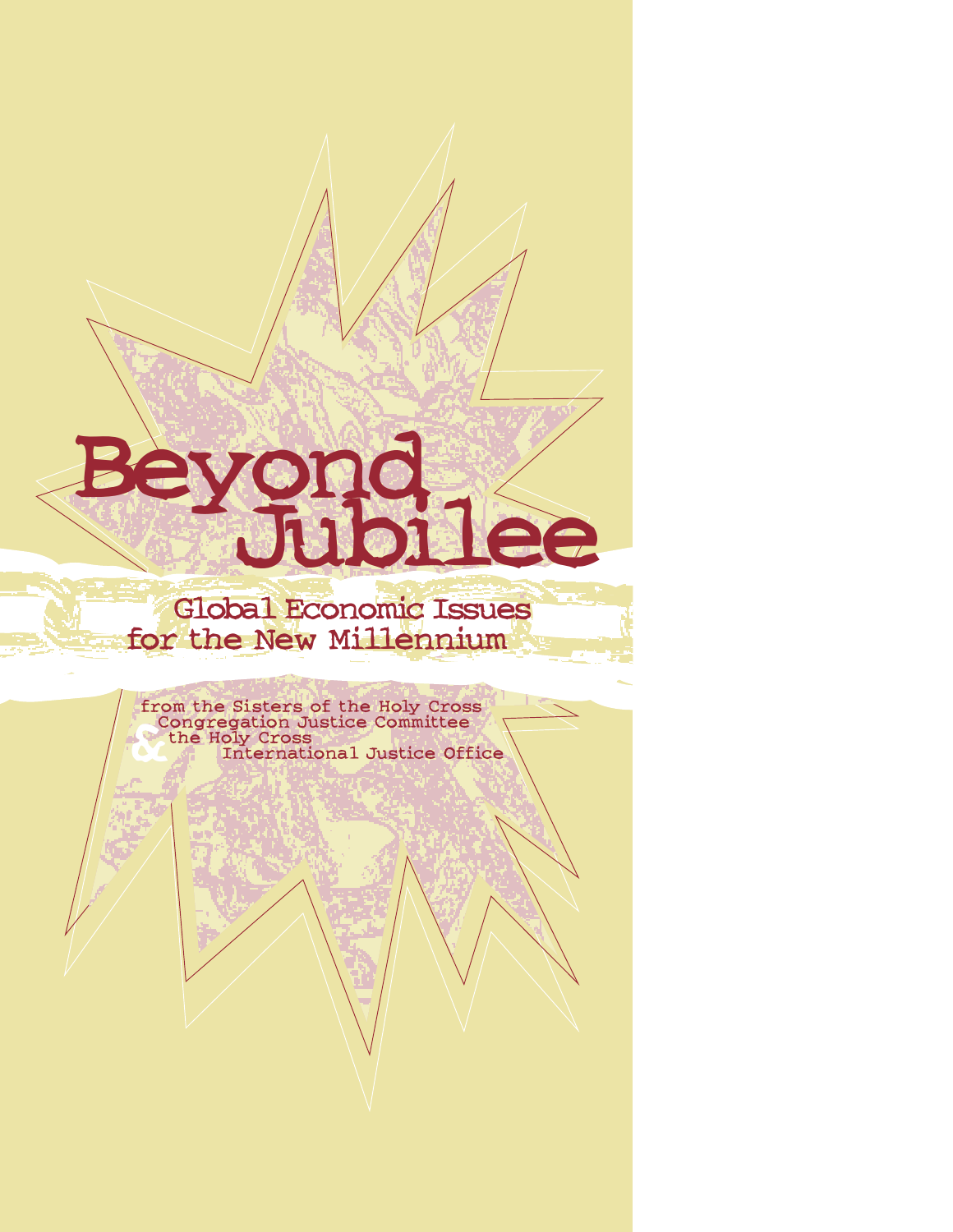# **An End . . . and a Beginning**

During the time of Jubilee, movements for global economic justice made phenomenal progress! Over 24 million people from 166 countries and all major faiths came together to demand debt cancellation for the world's poorest countries. Together, they refashioned public opinion about third-world debt and brought about substantive change.

- By December 2000, 22 countries had received debt relief. On average, 30 percent of their debts will be cancelled over the next five years.
- $*$  The World Bank and International Monetary Fund agreed to become more open in their operations and more accountable for their policies.
- $*$  The governments of debtor countries were made more accountable for their use of loans and grants. Civil society and NGOs now play a monitoring role, reducing corruption and the misuse of funds.

In addition, the World Trade Organization meeting in Seattle mobilized a broad coalition of debt activists, environmentalists, labor, and people of faith to oppose "free trade" and its harmful effects on people and the environment. And citizens of the global North and South found a new solidarity working for the common goal of economic justice.

**Focus in the contract of the contract of the contract of the contract of the contract of the contract of the contract of the contract of the contract of the contract of the contract of the contract of the contract of the** We celebrate these successes; yet, we know there is still much to be done. The Jubilee Year has ended, but the challenge to create Jubilee justice remains. The struggle to right relationships, liberate captives, cancel debts, and restore the land continues into the new millennium.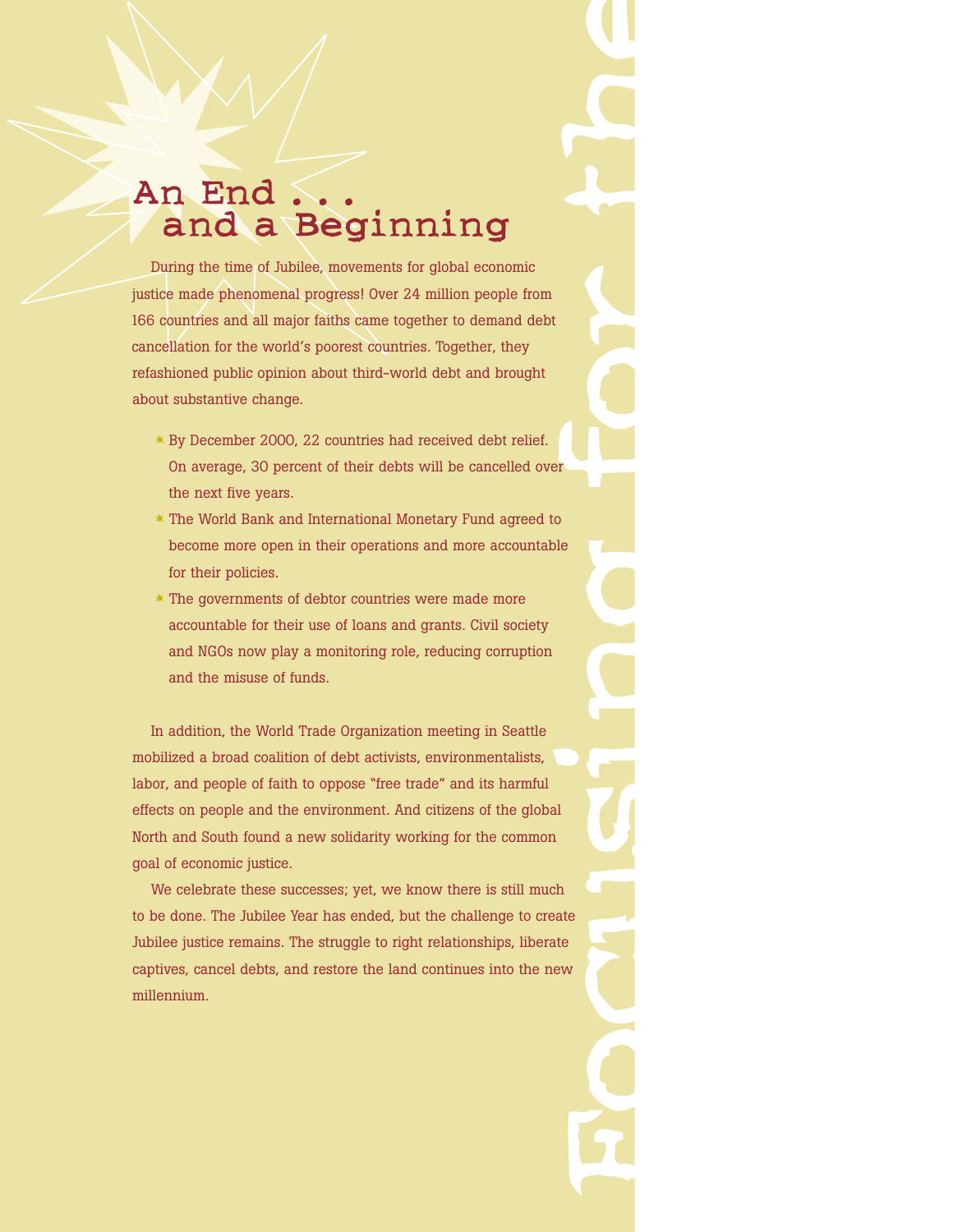# **((Cancelling Debt))**

Debt cancellation is only in its beginning stage. Many developing countries—especially those in sub-Saharan Africa—are still forced to spend more on debt repayments than on education and health combined. Malnutrition and child mortality in debtor countries continue to increase; the U.N. estimates that 19,000 children die each day as a direct result of debt.

**((Debt cancellation for Jubilee 2000's 52 countries))**



To truly remedy these problems, **debt cancellation must be**

- **faster**—creditors stop taking payments from poor countries immediately;
- **deeper**—all creditors, including the World Bank and the IMF, cancel 100 percent of the debts of the world's poorest countries;
- **broader**—World Bank-designated "middle income countries"—like Bangladesh, Peru, and Haiti made eligible for debt cancellation;
- **fairer**—debt cancellation initiatives freed from creditor control.

Cancelling poor countries' debt is essential to righting global economic relationships, but debt relief alone will not establish the justice of Jubilee. To ensure Jubilee justice, the entire global economy must be restructured—and that restructuring must include profound changes in

- global trade policies and
- $*$  our economic relationships with the earth.

**THE GOSPEL AND OUR CONGR**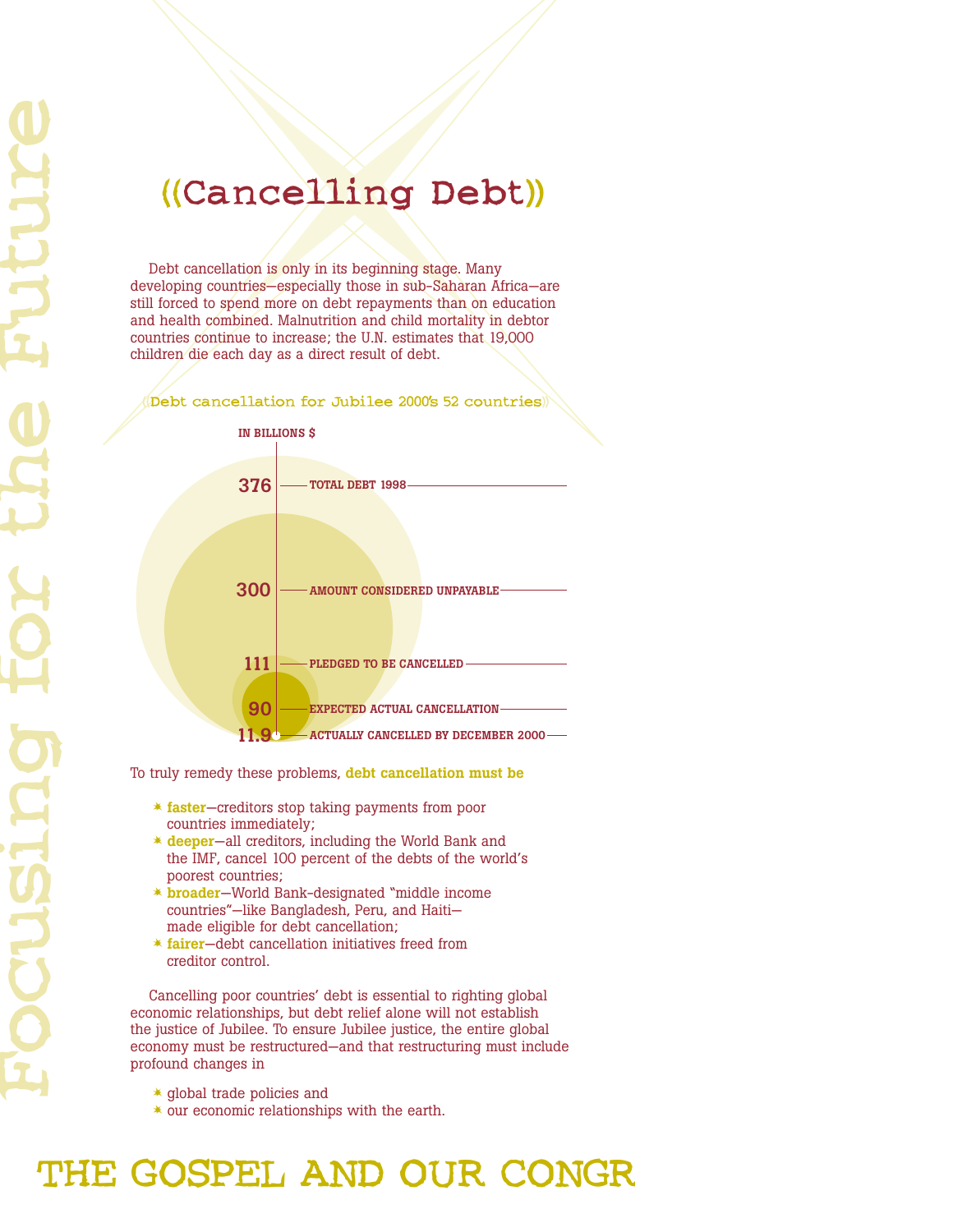# **((Taming Trade))**

In this age of accelerated globalization, no country can or should remain economically isolated. However, the "free trade" approach to globalization—embodied in the *North American Free Trade Agreement* (NAFTA), *Free Trade Area of the Americas* (FTAA), and the *Africa Growth and Opportunity Act*—is neither inevitable nor acceptable from the standpoint of justice. Unregulated global trade dramatically increases competition, which in turn pressures firms to cut costs—usually by lowering standards for worker rights and human and environmental safety.

"Free trade" is anything but free. In fact, experience with NAFTA-styled treaties and rulings of the World Trade Organization (WTO)—global enforcer of trade agreements—indicates that the cost of free market economics is high indeed. Free trade takes a heavy toll—on human rights, on workers, on the health of people and the earth.

- **Free market economics promotes corporate "rights" at the expense of human rights.** A Massachusetts (USA) state law imposing economic sanctions on Myanmar (Burma) for human rights violations has been challenged in the WTO by Japan and the European Union. Allegedly the law violates a WTO rule that government contracts be awarded on economic bases alone—with no regard for social or political goals. If Massachusetts loses this case, the ruling will undermine the ability of governments everywhere to promote human rights through economic sanctions.
- **NAFTA-style trade agreements lead to job instability, depressed wages, and erosion of labor standards in both developed and developing countries.** NAFTA promised 200,000 new jobs per year in the United States; instead, the new jobs have not materialized and the U.S. Department of Labor has documented the loss of at least 263,000 jobs as a result of the agreement. NAFTA promised a higher living standard in Mexico. But since NAFTA's implementation, the Mexican poverty rate has risen to 60 percent of the work force, wages have declined by 29 percent and maquiladora employment—with its substandard wages and working conditions—has burgeoned.
- **Free-trade agreements subvert environmental protections and national sovereignty.** In 1997, Canada imposed a ban on the import/transport of a gasoline additive MMT whose primary ingredient is a known toxin. MMT's producer, the Ethyl Corporation, sued the Canadian government for \$250 million under NAFTA, claiming the law would eliminate expected profits. The Canadian government settled the suit, agreeing to pay Ethyl \$13 million in damages, and repealed the law—putting public health and the environment again at risk.

**EGATIONAL COMMITMENTS TO**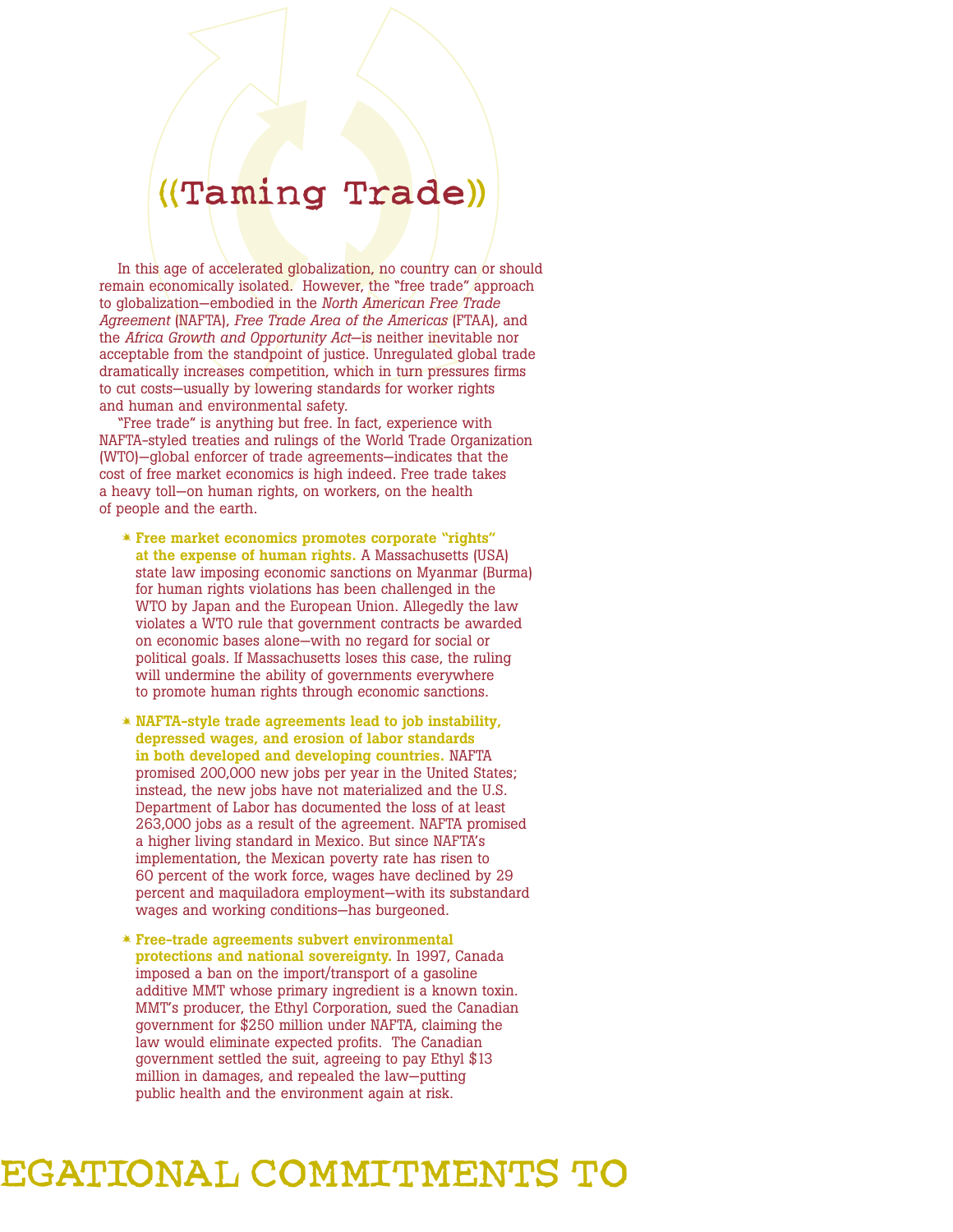# **((Safeguarding)) the Earth**

It is increasingly clear that the earth cannot sustain the burden of a free market economy. In all areas of the world, agricultural lands are stressed, forests overcut, seas overfished, and land, water and air poisoned with chemicals and human waste. The very habitability of the planet is jeopardized for the sake of corporate profits.

The only way to restore and maintain the health of the earth is to reduce *human* impact on the environment. Yet champions of neoliberal economics continue to insist on maximized production and profit, and unrestrained growth—with no regard for human and non-human costs. The "free" market is creating intolerable stress for planet and people alike.

- **Free market specialization and production for export strain the environment and disrupt local economies.** In Andhra Pradesh, India, farmers who have traditionally grown a variety of foods for local consumption have been lured by seed companies to produce cotton for export, using expensive, non-reproducing hybrid seeds. The hybrids are extremely vulnerable and require extraordinary levels of costly pesticides to survive. Farmers have become so heavily indebted, they are now using the same pesticides to end their lives.
- **Free market deregulation sanctions products which threaten biodiversity and public safety.** Production of genetically modified organisms (GMOs) is a multi-billion dollar industry. Yet emerging data indicate that GMOs endanger both the environment and human health. Crops engineered to resist herbicides can pass this resistance to weeds, thus increasing the demand for chemical use. And when GMOs eradicate weeds and insects, they endanger species which depend on them and upset biological balance. GMOs are also dangerous for humans with allergies who may inadvertently ingest harmful transplanted genes. Yet, the biotech industry resists even the labeling of GMO products.
- **Corporate "biopiracy" exploits the natural resources and traditional knowledge of indigenous peoples.** People of the global South have long been denied financial compensation for the exploitation of their natural resources. The piracy and patenting of indigenous knowledge is doubly offensive. It means people must pay to use seeds and medicines they themselves have evolved. Examples of such "biopiracy" abound. A medicinal Thai plant, *Plao Noi*, has been patented by a Japanese company and Thais have lost all rights to market it. The University of Wisconsin has patented the genes of a super sweet West African plant; resulting engineered products could undercut markets of traditional sugar producers. And a U.S. company has sued Mexican bean exporters, claiming that beans grown for generations by Mexican farmers infringe upon its monopoly patent.

**JUSTICE CALL US TO ACT!**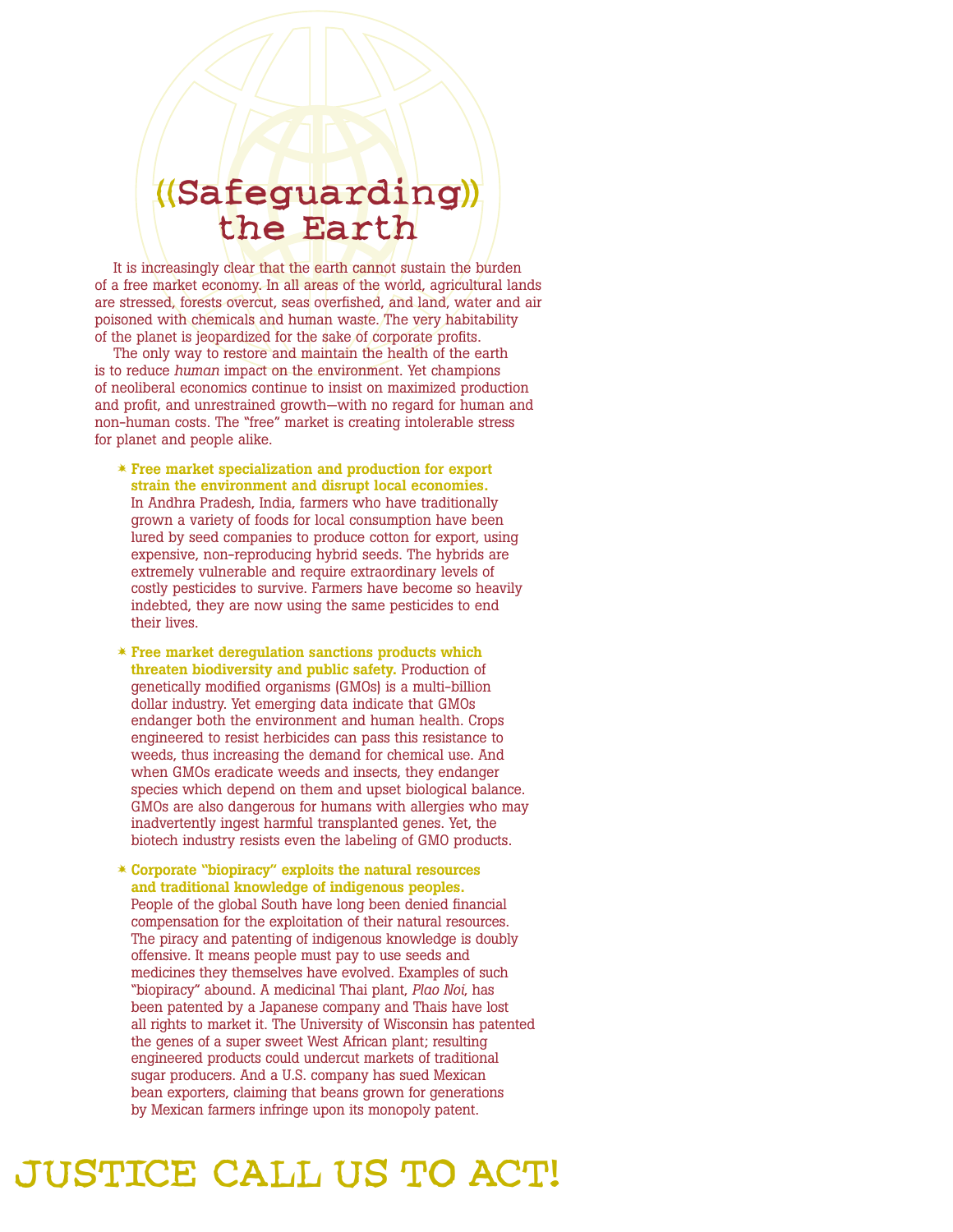# **((What Can We Do?))**

- **1) Add your name to a letter from the Holy Cross Congregations to the World Bank/IMF calling for immediate, expanded debt relief.** The letter is posted at the Holy Cross International Justice Office web site at www.holycrossjustice.org. Please sign by April 27 in time for the spring meetings of the World Bank and IMF.
- **2) Join campaigns to make U.S. and Canadian corporations more accountable for their activities around the world** by contacting the International Right to Know campaign (United States) at www.irtk.org and the Canadian Catholic Organization for Development and Peace at www.devp.org (click on "current campaigns").
- **3) Learn more about economic issues and actions you can take by signing up for the free quarterly newsletter of the Holy Cross Global Economic Justice Network.** Contact the Sisters of the Holy Cross Congregation Justice Coordinator, 400 Bertrand Annex—Saint Mary's, Notre Dame, IN 46556-5018; (219) 284-5303 or ann@cscsisters.org.
- **4) Become part of the Earth Charter Initiative,** a global movement promoting change for an ecologically sustainable future. Discuss the Earth Charter and its implications with people in your communities and encourage friends and associates to endorse the charter at their web site (www.earthcharter.org).
- **5) Send stories about the impact of economic globalization and free market economics on your local setting to the Holy Cross International Justice Office.** Your news will be posted on the HCIJO web site to inform other members of the Holy Cross family and friends of economic issues in your community.
	- **6) Involve your community in economic justice work.** Share this brochure with friends, co-workers, and community groups. Ask them to pass it along through their networks and contacts. Together, write letters and articles for newspapers, lobby government officials, and promote public debates about the issues described in this brochure.

**7) Watch for more information on these issues in the triannual HCIJO newsletter!**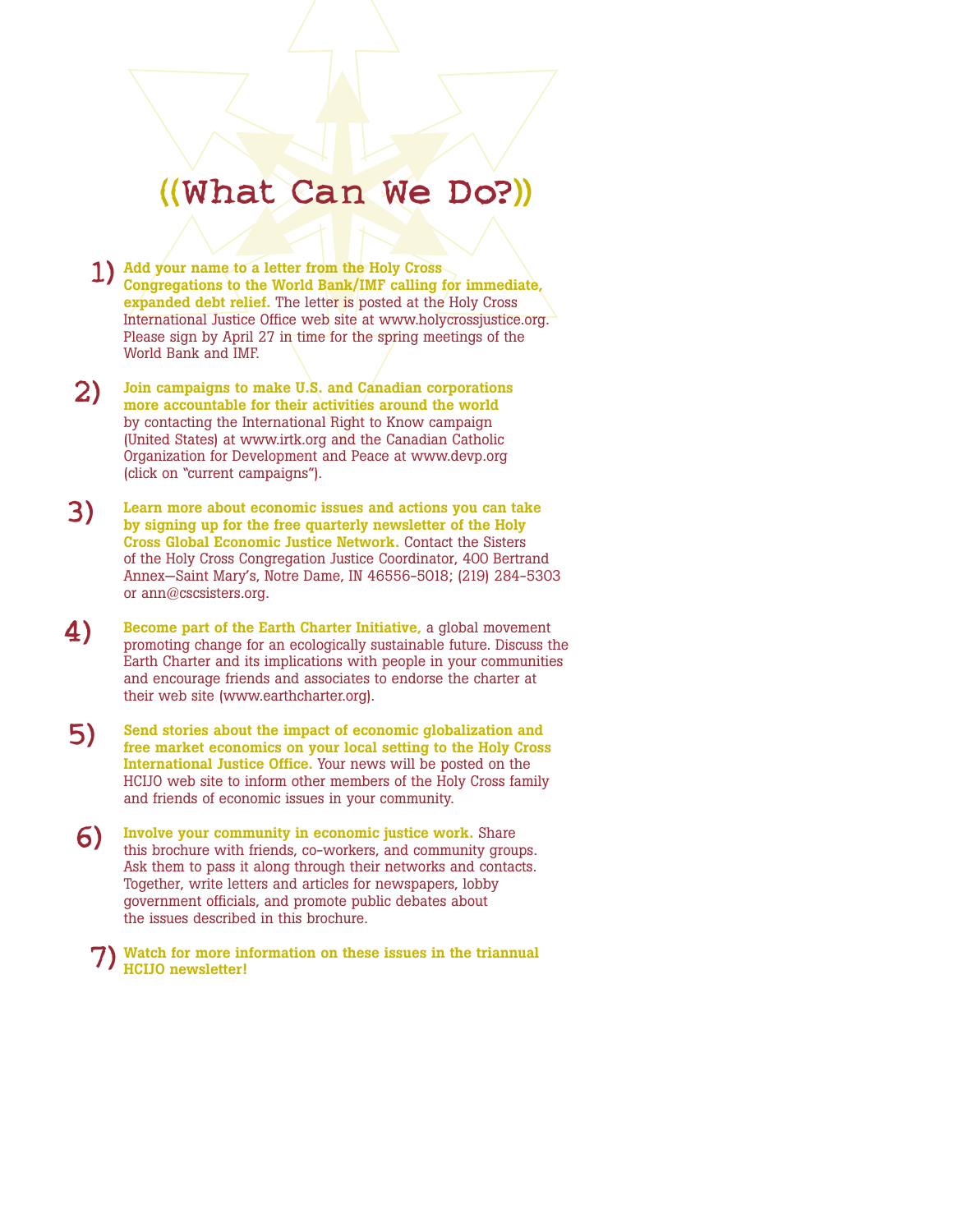# **((Resources))**

### **Jubilee USA Network**

222 East Capitol Street Washington, DC 20003-1036, USA Telephone: (202) 783-3566 E-mail: coord@j2000usa.org www.j2000usa.org

### **Jubilee South**

c/o FDC Philippines 34 Matiyaga Street Central District, Quezon City, Philippines Telephone: (632) 921-1985 E-mail: jubileesouth@skyinet.net www.jubileesouth.net

### **Common Frontiers**

15 Gervais Drive, Suite 305, Don Mills, Ontario, M3C 1Y8 Canada Telephone: (416) 443-9244 E-mail: comfront@web.ca www.web.net/comfront

### **Global Trade Watch**

215 Pennsylvania Avenue S.E. Washington, DC 20003, USA Telephone: (202) 546-4996 E-mail: gtwinfo@citizen.org www.tradewatch.org

### **Friends of the Earth International**

P.O. Box 19199, 1000 GD Amsterdam, The Netherlands Telephone: +31-20-6221369 E-mail: foei@foei.org www.foei.org

### **Ecological Debt Campaign**

Contact Friends of the Earth International or Accion Ecologica Alejandro de Valdez N24-33 y La Gasca Casilla 17-15-246C, Ecuador Telephone: 593-2-547516 / 527583 E-mail: institut@hoy.net www.ecuanex.net/accion/

### **Third World Network**

228 Macalister Road 10400 Penang, Malaysia Telephone: 60-4-2266728 E-mail:twn@igc.apc.org www.twnside.org.sg